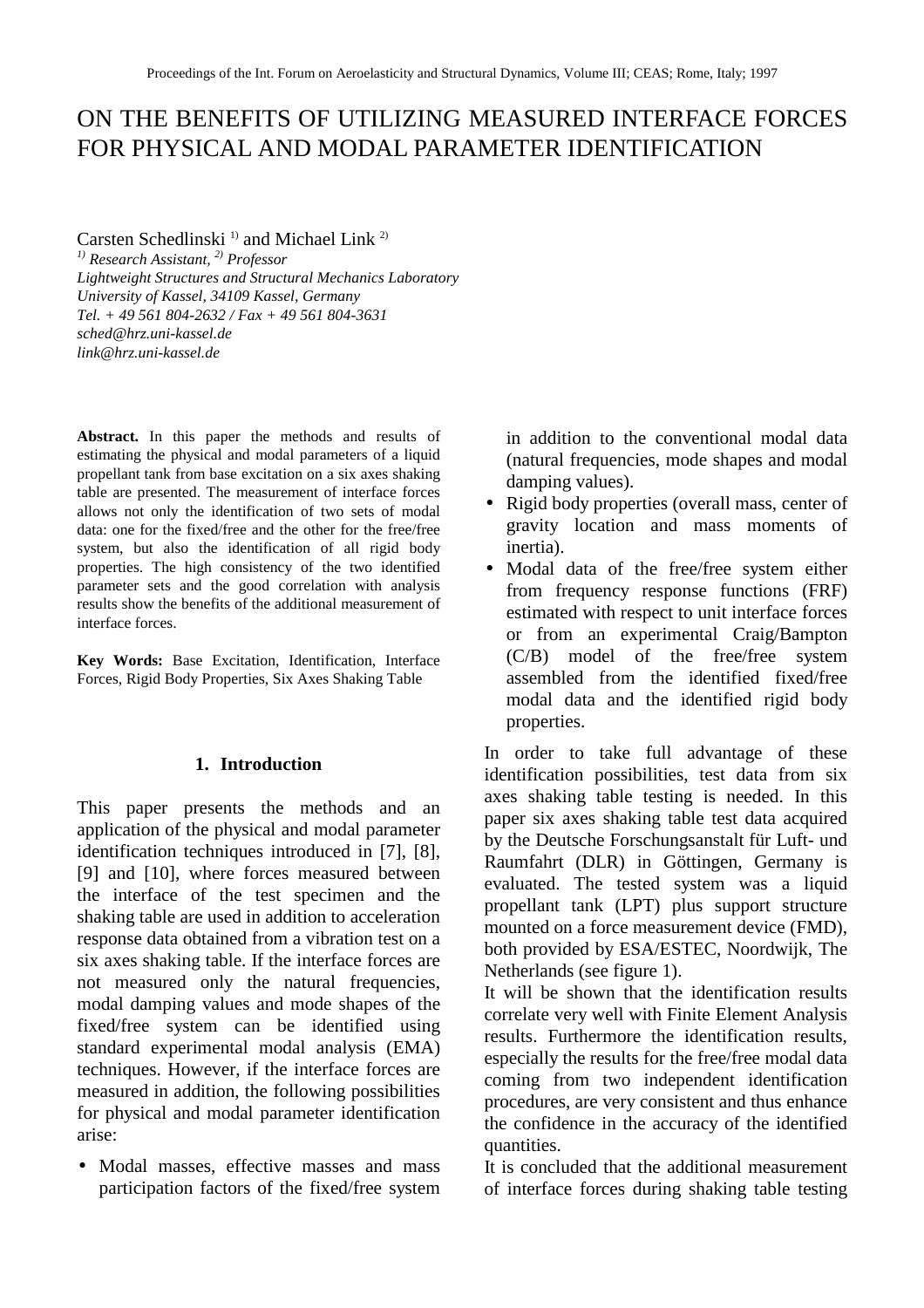may significantly enhance the identification possibilities and underlines the importance of the used methods for modal testing and analytical model verification.

#### **2. Theoretic Background**

If the system to be investigated is mounted in a statically determinate way on a six axes shaking table and if the interface accelerations and forces are measured in addition to acceleration responses of the system, FRFs of the free/free and the fixed/free system may be identified. Based upon these FRFs physical and modal parameters can be identified subsequently [8].

The FRFs are identified using the well known equations for multiple input / multiple output systems (1) by post multiplying with the inverse auto spectral matrix  $G_{\text{ff}}^1(j\omega)$ .

$$
\mathbf{G}_{\mathrm{af}}(j\omega) = \mathbf{H}(j\omega) \mathbf{G}_{\mathrm{ff}}(j\omega)
$$
 (1)

**G**af(jω) cross spectral matrix of output (a) and input (f) signals

**H**(jω) FRF matrix

 $G_{\text{ff}}(j\omega)$  auto spectral matrix of input (f) signals

In the case of  $n_e$  input signals the auto spectral matrix may be inverted if  $n_v \ge n_e$  frames of test data are used to calculate averaged spectral matrices according to equations (2).

$$
\overline{\boldsymbol{G}_{\text{af}}\left(j\omega\right)}=\stackrel{\tau}{\underset{\text{R}}{\vphantom{\tau}}\xrightarrow{\tau}}\sum_{k=1}^{n_{v}}\boldsymbol{G}_{\text{af}}\left(j\omega\right)_{k}\hspace{3mm},\hspace{3mm}\overline{\boldsymbol{G}_{\text{ff}}\left(j\omega\right)}=\stackrel{\tau}{\underset{\text{R}}{\vphantom{\tau}}\xrightarrow{\tau}}\sum_{k=1}^{n_{v}}\boldsymbol{G}_{\text{ff}}\left(j\omega\right)_{k}\left(2\right)
$$

In order to meet the requirements for the inversion of **G**ff(jω) either stochastic or deterministic input can be used. In the first case the input signals must be uncorrelated, in the second n<sub>e</sub> linear independent excitation patterns must be provided.

Using base excitation on a six axes shaking table as outlined above, FRFs of the free/free system may be identified if the interface forces (three forces and three moments:  $n_e = 6$ ) are used as inputs (i. e. the FRFs are responses normalized to unit interface forces). If the interface accelerations (three translational and three rotational accelerations:  $n_e = 6$ ) are interpreted as inputs and inserted into equations

(1) and (2) it can be shown that the resulting FRFs provide the information to identify the modal parameters of the fixed/free system except for the modal masses (in this case the FRFs represent responses normalized to unit interface accelerations, not to unit forces, [8]). The corresponding averaged auto spectral matrices can be inverted, for instance, if the shaking table is driven in each of its six axes separately in order to assemble  $n_v \ge 6$  frames of test data.

The complete set of modal parameters of the free/free system can now be identified either directly from the free/free FRFs by standard EMA techniques (see e. g. [4], [5]) or from an experimental C/B model [2] of the free/free system assembled from identified modal data of the fixed/free system and an estimate of the rigid body properties [1].

The modal parameters of the fixed/free system except for the modal masses can also be identified by standard EMA techniques. The missing modal masses plus effective masses and mass participation factors can be extracted as well using a special EMA procedure presented in [7]. This procedure identifies the modal system matrices in modal space utilizing already identified natural frequencies and mode shapes of the fixed/free system in addition to measured interface forces.

The physical rigid body mass matrix can be identified using a two-step procedure first introduced by the authors in [9]. In a first step the underlying rigid body response is extracted from the real parts of the free/free FRFs which hold this information. Since the real part of a FRF is an even function the following biquadratic approach can be used in the frequency range below the first elastic natural frequency for each measured degree of freedom (dof)  $k = 1, ..., n_m$ :

$$
H_k^{\text{re}}(\omega) = C_0 + C_2 \omega^2 + C_4 \omega^4 \tag{3}
$$

Assembling data at  $i = 1,..., n \ge 3$  spectral lines ωi yields:

$$
\begin{bmatrix}\nH_k^{\text{re}}(j\omega_1) \\
H_k^{\text{re}}(j\omega_2) \\
\vdots \\
H_k^{\text{re}}(j\omega_n)\n\end{bmatrix} =\n\begin{bmatrix}\n1 & \omega_1^2 & \omega_1^4 \\
1 & \omega_2^2 & \omega_2^4 \\
\vdots & \vdots & \vdots \\
1 & \omega_n^2 & \omega_n^4\n\end{bmatrix}\n\begin{bmatrix}\nC_{0k} \\
C_{2k} \\
C_{4k}\n\end{bmatrix}
$$
\n(4)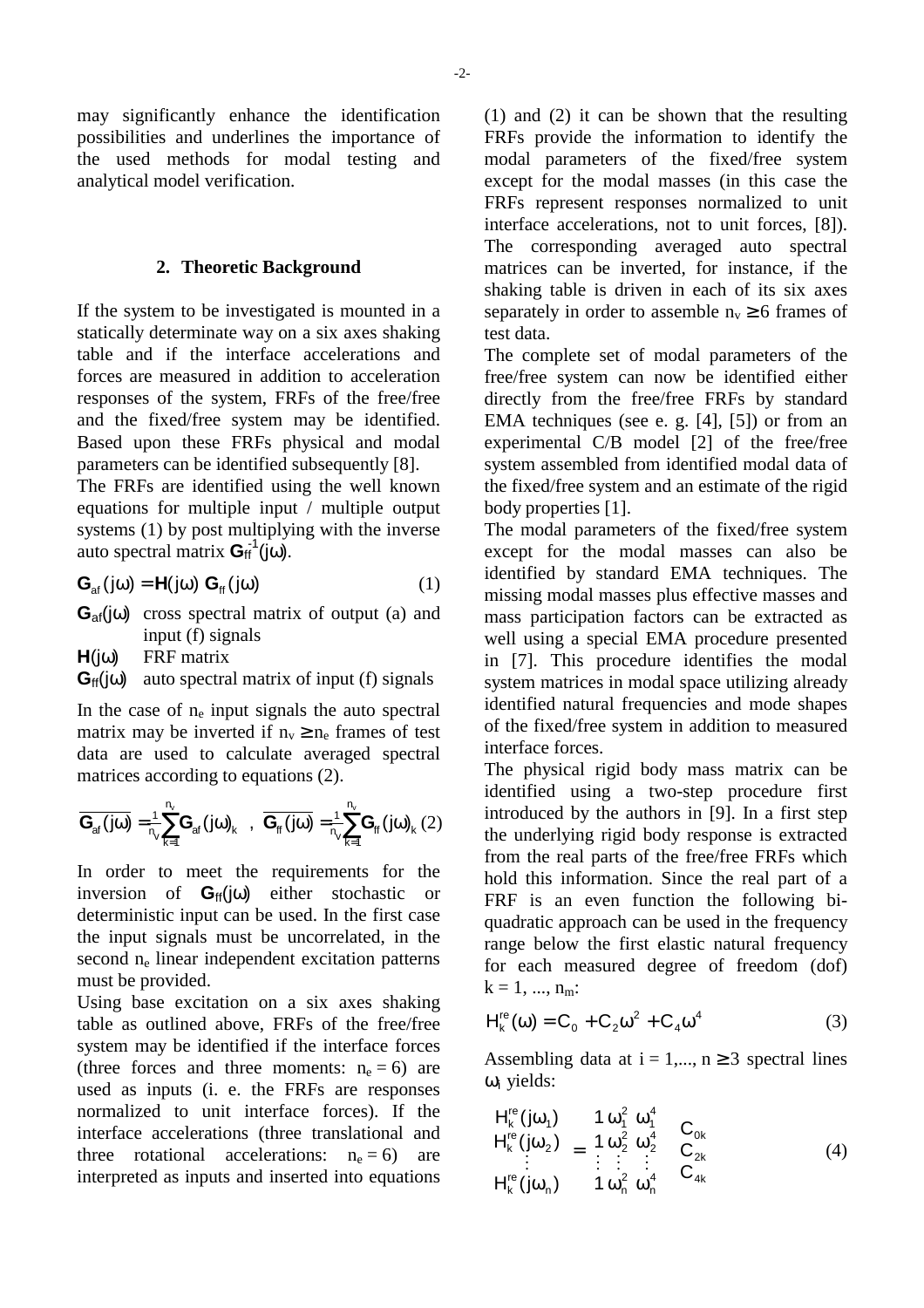Equation (4) can now be solved in a least squares sense for  $[C_{0k} C_{2k} C_{4k}]^T$  and the constant term  $C_{0k}$  then represents an estimate of the rigid body response at dof k. The estimates for all measured dof are finally assembled in the vector  $\mathbf{a}^{M,T} = [C_{01},..., C_{0n_m}].$ 

In a second step an iterative estimation technique based upon the linearized equations of motion of an unrestrained rigid body (5) is used in order to identify all 10 rigid body parameters contained in the matrix **M**<sup>A</sup><sub>R</sub>.

$$
\begin{bmatrix} m & 0 & 0 & 0 & m\zeta^{s} - mm^{s} \\ 0 & m & 0 & -m\zeta^{s} & 0 & m\zeta^{s} \\ 0 & 0 & m & m\eta^{s} - m\zeta^{s} & 0 \\ 0 & -m\zeta^{s} & m\zeta^{s} & \Theta_{\xi\xi}^{A} & -\Theta_{\xi\eta}^{A} & -\Theta_{\xi\xi}^{A} \\ m\zeta^{s} & 0 & -m\zeta^{s} - \Theta_{\xi\eta}^{A} & \Theta_{\eta\eta}^{A} & -\Theta_{\eta\zeta}^{A} & \left[\frac{\partial^{A}}{\partial A}\right] = \begin{bmatrix} f_{\xi}^{A} \\ f_{\eta}^{A} \\ f_{\xi}^{A} \\ f_{\xi}^{A} \\ f_{\eta}^{A} \\ f_{\eta}^{A} \\ f_{\eta}^{A} \end{bmatrix} = \begin{bmatrix} f_{\xi}^{A} \\ f_{\eta}^{A} \\ f_{\xi}^{A} \\ f_{\xi}^{A} \\ f_{\eta}^{A} \\ f_{\eta}^{A} \\ f_{\eta}^{A} \\ f_{\eta}^{A} \end{bmatrix} = \begin{bmatrix} f_{\xi}^{A} \\ f_{\eta}^{A} \\ f_{\eta}^{A} \\ f_{\xi}^{A} \\ f_{\eta}^{A} \\ f_{\eta}^{A} \\ f_{\eta}^{A} \\ f_{\eta}^{A} \end{bmatrix}
$$

m overall mass ξ<sup>S</sup>, η<sup>S</sup>, ζ<sup>S</sup> center of gravity (cog) location  $\Theta^{\mathsf{A}}_{\xi\xi}$ , ... mass moments of inertia w.r.t. point A  $u^{A}$ ,  $\alpha^{A}$ , ... translations/rotations w.r.t. point A  $f_{\xi}^{\mathsf{A}}, t_{\xi}^{\mathsf{A}}, \dots$  forces/moments w.r.t. point A

Theoretically equation (5) could directly be used to identify the rigid body properties. Yet to reduce the number of unknowns an estimation vector  $\sigma$  according to equation (6) can be defined.

$$
\sigma\!=\!\!\left[m\,m\!\xi^S\;m\eta^S\;m\!\zeta^S\;\Theta^A_{\xi\xi}\;\Theta^A_{\eta\eta}\;\Theta^A_{\zeta\zeta}\;\Theta^A_{\xi\eta}\;\Theta^A_{\xi\zeta}\;\Theta^A_{\eta\zeta}\right]^T\!(6)
$$

Reassembling equation (5) yields equation (7) which can be solved for the 10 rigid body properties contained in  $\sigma$  in a least squares sense. Since equation (7) only supplies six equations for 10 unknowns test data of at least two tests with different excitation patterns must be processed simultaneously (additional data is added by appending lines to the measurement matrix **B** and the force vector **f** A ).

$$
\begin{bmatrix}\n\ddot{u}^{A} & 0 & -\ddot{\gamma}^{A} & \ddot{\beta}^{A} & 0 & 0 & 0 & 0 & 0 & 0 \\
\ddot{v}^{A} & \ddot{\gamma}^{A} & 0 & -\ddot{\alpha}^{A} & 0 & 0 & 0 & 0 & 0 & 0 \\
\ddot{w}^{A} - \ddot{\beta}^{A} & \ddot{\alpha}^{A} & 0 & 0 & 0 & 0 & 0 & 0 & 0 \\
0 & 0 & \ddot{w}^{A} - \ddot{v}^{A} & \ddot{\alpha}^{A} & 0 & 0 & -\ddot{\beta}^{A} - \ddot{\gamma}^{A} & 0 \\
0 - \ddot{w}^{A} & 0 & \ddot{u}^{A} & 0 & \ddot{\beta}^{A} & 0 & -\ddot{\alpha}^{A} & 0 & -\ddot{\gamma}^{A} \\
0 & \ddot{v}^{A} - \ddot{u}^{A} & 0 & 0 & 0 & \ddot{\gamma}^{A} & 0 & -\ddot{\alpha}^{A} - \ddot{\beta}^{A}\n\end{bmatrix}\n\sigma = f^{A}(7)
$$

It is in general impossible to measure the rigid body responses  $\mathbf{a}^{\mathbf{A}}$  and the corresponding forces **f** A directly at an arbitrary reference point A. Thus  $a^A$  is estimated from the relation  $\mathbf{a}^M = \mathbf{X}_R \, \mathbf{a}^A$ , where  $\mathbf{a}^M$  represents the rigid body responses extracted from equation (4), via the least squares solution:

$$
\mathbf{a}^{\mathsf{A}} = \left(\mathbf{X}_{\mathsf{R}}^{\mathsf{T}} \mathbf{W} \mathbf{X}_{\mathsf{R}}\right)^{-1} \mathbf{X}_{\mathsf{R}}^{\mathsf{T}} \mathbf{W} \mathbf{a}^{\mathsf{M}}
$$
(8-a)

**X**<sub>R</sub> matrix of rigid body modes at measured dof **W** optional weighting matrix

For a single point P, for example,  $X_R$  takes the form shown in equation (9) if all translational accelerations are measured.

$$
\mathbf{X}_{R} = \begin{bmatrix} 1 & 0 & 0 & 0 & \zeta^{P} & -\eta^{P} \\ 0 & 1 & 0 & -\zeta^{P} & 0 & \xi^{P} \\ 0 & 0 & 1 & \eta^{P} & -\xi^{P} & 0 \end{bmatrix}
$$
(9)

 $\xi^P$ ,  $\eta^P$ ,  $\zeta^P$  coordinates of point P w.r.t. point A At last, the forces at the reference point A **f** A

follow from the transformation:

$$
\mathbf{f}^{\mathsf{A}} = \left(\mathbf{X}_{\mathsf{R}}^{\mathsf{FMD}}\right)^{\mathsf{T}} \mathbf{f}^{\mathsf{FMD}} \tag{8-b}
$$

**X**<sup>R</sup> FMD matrix of rigid body modes, w.r.t. FMD coordinates **f**<sup>FMD</sup> vector of measured FMD forces

A more detailed discussion of the technique is given in references [9] and [10].

#### **3. The Tested System**

The tested system is a liquid propellant tank (LPT, diameter 700 mm, height 1323 mm, mass 47.7 kg) with support structure (height 1900 mm, width/length 804 mm, mass 567 kg) mounted on a special force measurement device (FMD, assembly of two steel rings connected by eight piezoelectric force transducers, mean diameter 1194 mm, mass 280 kg, [12]) provided by ESA/ESTEC, Noordwijk, The Netherlands.

The test data evaluated was acquired by the Deutsche Forschungsanstalt für Luft- und Raumfahrt (DLR) in Göttingen, Germany, during six tests. For each test the complete system LPT/FMD was base excited in another direction with the six axes shaking table system MAVIS 2 [3].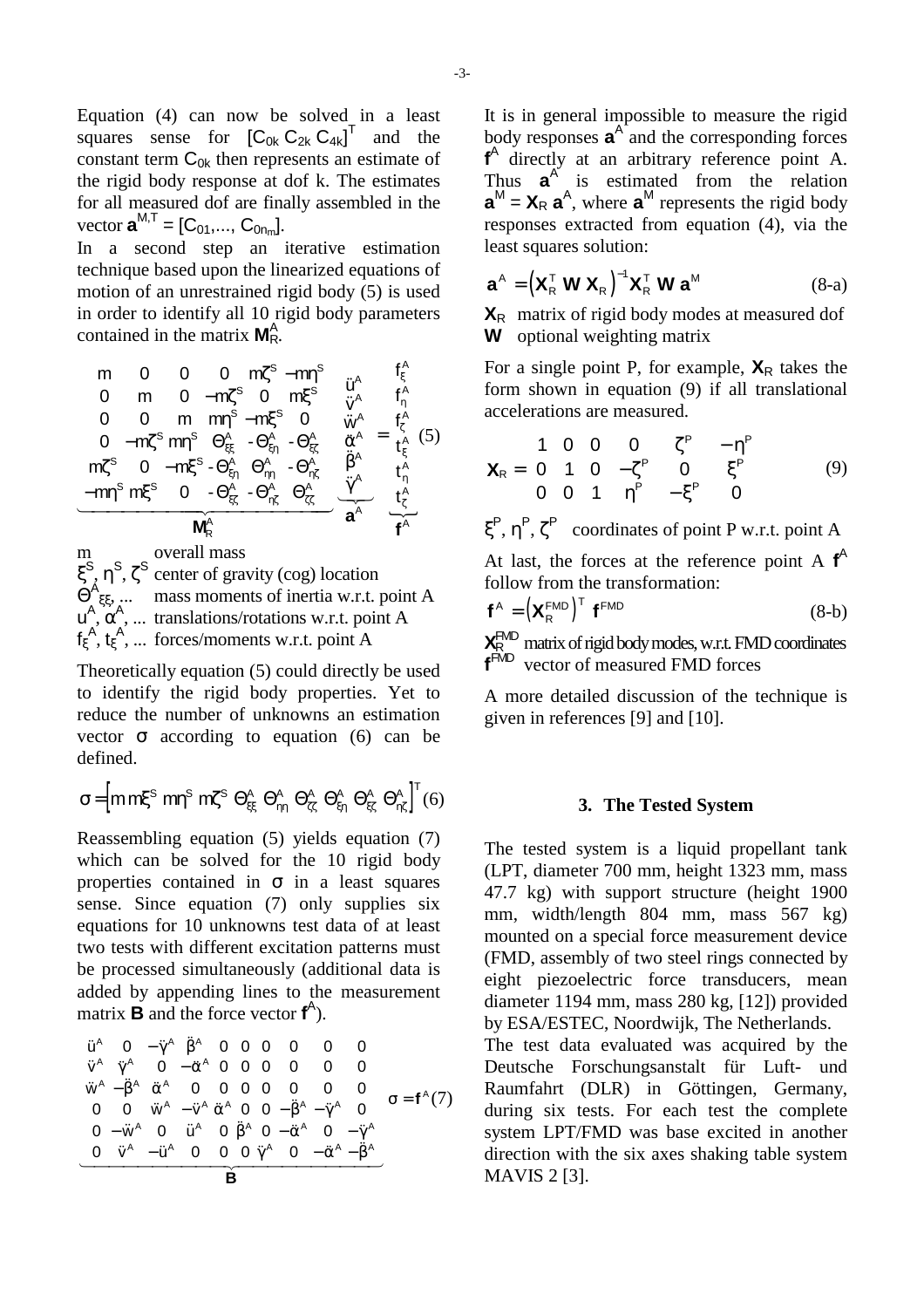

*Figure 1: LPT/FMD on MAVIS 2 (DLR Göttingen)*

### **4. Finite Element Analysis**

In order to produce analytical data for correlation and test data evaluation purposes a Finite Element (FE) analysis was performed. Two models, one for the LPT and one for the FMD were provided by ESA/ESTEC. Since the upper half of the FMD (the part above of the force transducers) becomes part of the tested system the two FE models were merged (figure 2) in order to yield analysis results comparable to the identification results.

The rigid body properties for this model are:

| <b>Property</b>                     | Value                               |  |  |
|-------------------------------------|-------------------------------------|--|--|
| cog w.r.t. origin                   | $[0,00\ 0,00\ 0,51]$ <sup>T</sup> m |  |  |
| overall mass                        | 920,40 kg                           |  |  |
| Principal moment of inertia (moi) 1 | $264,80$ kgm <sup>2</sup>           |  |  |
| Principal moment of inertia (moi) 2 | $513,00 \text{ kg}$ m <sup>2</sup>  |  |  |
| Principal moment of inertia (moi) 3 | 514,50 kgm <sup>2</sup>             |  |  |

*Table 1: Analytical rigid body properties w.r.t. cog*



*Figure 2: Merged FE model of LPT/FMD*

An analytical modal analysis in the frequency range from zero to 150 Hz yielded:

| #              | <b>Frequency</b> [Hz] | <b>Mode Description</b> |  |
|----------------|-----------------------|-------------------------|--|
| 1              | 71.60                 | 1. bending $(X)$        |  |
| $\mathfrak{D}$ | 75.56                 | 1. bending $(Y)$        |  |
| 3              | 86.73                 | 1. torsion              |  |
| 4              | 93.29                 | crossbars (sym.)        |  |
| 5              | 98.96                 | crossbars (anti.)       |  |
| 6              | 120.56                | 2. torsion              |  |
|                | 135.91                | 2. bending $(X)$        |  |
| 8              | 141.54                | tank vertical           |  |

*Table 2: FE analysis results - fixed/free system*

| #     | <b>Frequency</b> [Hz]     | <b>Mode Description</b> |  |
|-------|---------------------------|-------------------------|--|
| $1-6$ | 0.00                      | rigid body motion       |  |
|       | 93.29<br>crossbars (sym.) |                         |  |
| 8     | 96.18                     | crossbars (anti.)       |  |
| 9     | 101.49                    | 1. torsion              |  |
| 10    | 128.94                    | 2. torsion              |  |
| 11    | 141.53                    | 1. bending $(X)$        |  |
| 12    | 146.78                    | tank vertical           |  |

*Table 3: FE analysis results - free/free system*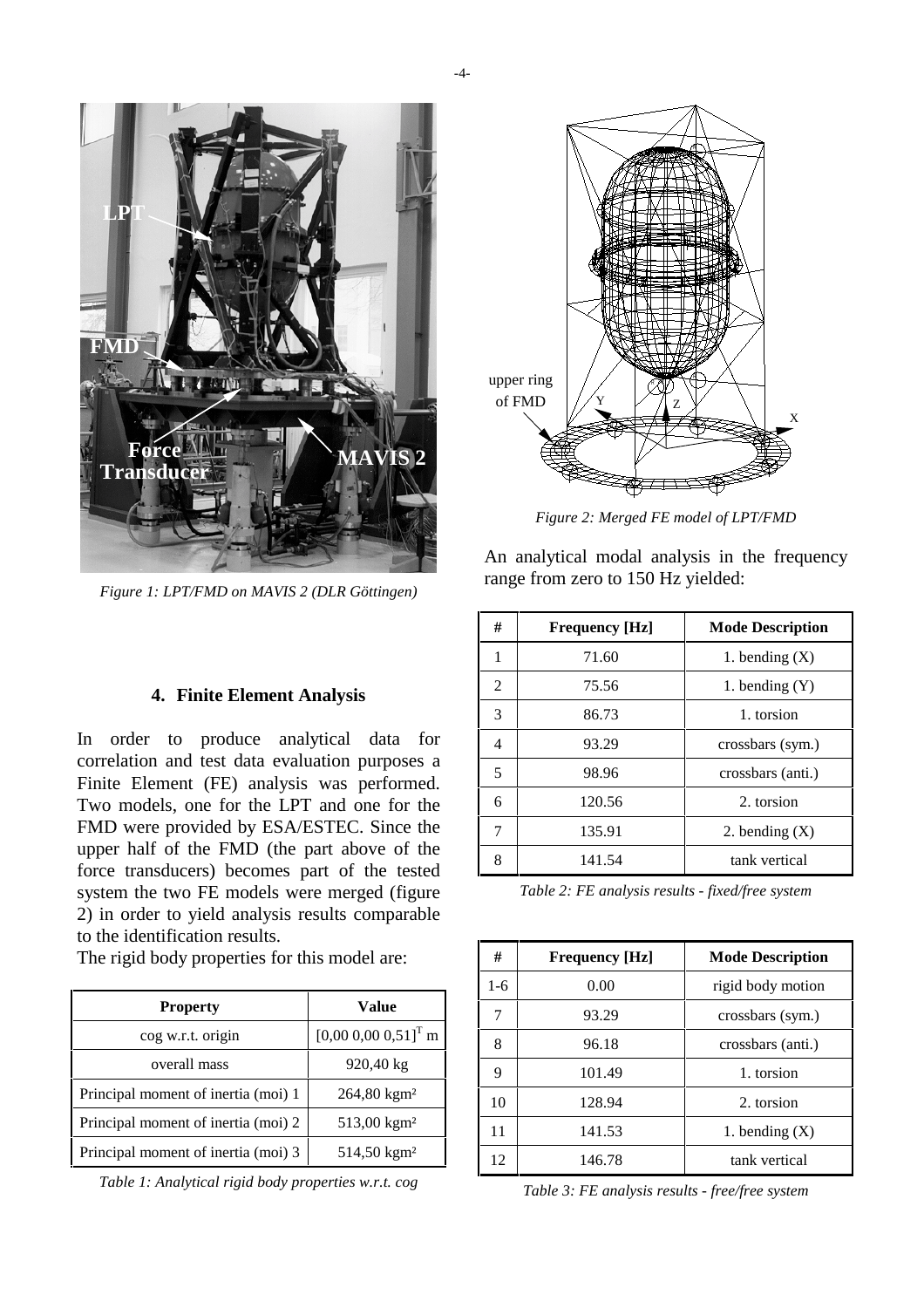#### **5. The Test**

The test data were acquired during six sweep sine tests covering a frequency range from 10 to 120 Hz. For each test the complete system LPT/FMD was base excited in another direction (three translational and three rotational table movements, [11]). The fourier transforms of the measured forces and accelerations were calculated at DLR. For each of the six test runs the following data were acquired:

- six interface forces/moments
- six interface accelerations
- 78 acceleration responses (see figure 3)

leading to six independent sets of data to be used for physical and modal identification.



*Figure 3: Measured acceleration responses*

#### **6. Identification Results**

#### *a) FRF*

At first, FRFs of the free/free and the fixed/free system were identified. Typical sets of FRFs for selected dof (upper part of the support frame and crossbars) are shown in figure 4 and figure 5.



*Figure 4: Selected FRFs of the free/free system*



*Figure 5: Selected FRFs of the fixed/free system*

### *a) Free/Free System From EMA*

The modal identification of the free/free system from free/free FRFs was performed using a standard EMA technique [6]. The results are listed in table 4. The correlation shows that all three modes found in the analysis could also be identified. Even the modal masses agree well except for the first mode. Here the identified value seems to be to high. Since the first two modes are both local modes of the crossbars one would expect that the values of the modal masses are nearly the same for these modes. The modal damping values indicate that the system is extremely lightly damped. This increases the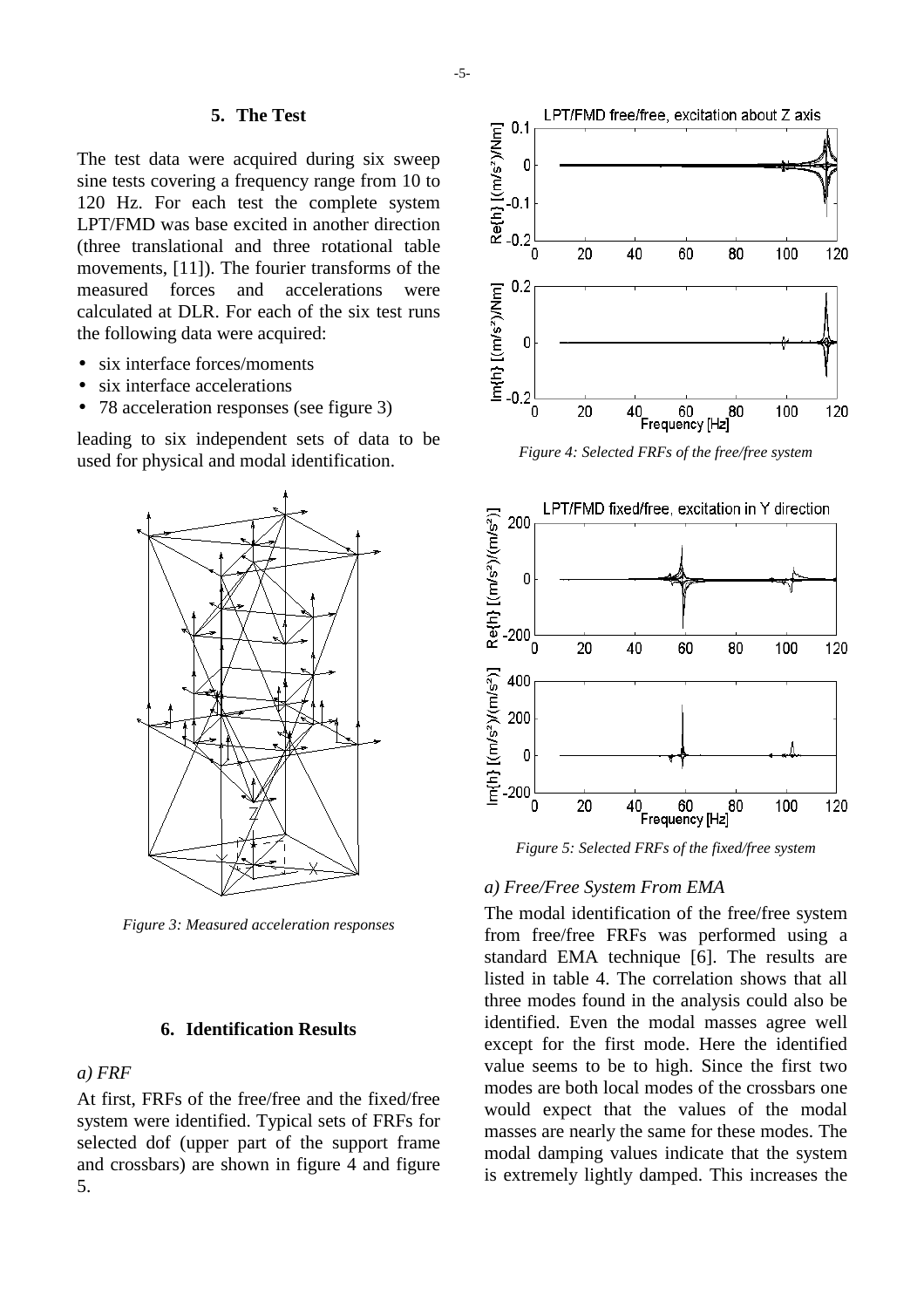uncertainty of the identified modal mass values, because only a limited amount of significant spectral information (around the response peaks) can be used for EMA.

|             | <b>Frequency</b><br>[Hz] | <b>MAC</b><br>[%] | <b>Modal Mass</b><br>[kg] |          | Damping<br>[%] |
|-------------|--------------------------|-------------------|---------------------------|----------|----------------|
| <b>Test</b> | <b>FEA</b>               |                   | FEA<br><b>Test</b>        |          |                |
| 98.78       | 93.29                    | 99.5              | 56.31                     | 18.26    | 0.25           |
|             | $(-5.56)$                |                   | $(-67.57)$                |          |                |
| 100.52      | 96.18                    | 98.6              | 16.46                     | 18.53    | 0.08           |
|             | $(-4.32)$                |                   | (12.58)                   |          |                |
| 115.77      | 101.49                   | 90.0              | 78.11<br>107.94           |          | 0.39           |
|             | $(-12.33)$               |                   |                           | $-27.64$ |                |

*Table 4: Identification results, free/free system (values in brackets: relative deviation in percent)*

An example of the identified mode shapes can be found in figure 6.



*Figure 6: Free/free system - 115.77 Hz*

# *b) Identification Of Rigid Body Properties*

The rigid body properties were identified using the two-step procedure outlined above.

It can be seen that the overall mass and the center of gravity location (cog) differ less than 10 percent from the analytical results. The principal moments of inertia (moi), however, differ more. In order to better evaluate the quality of the identified values a comparison with values determined by different identification techniques (weighing, pendulum testing) would be helpful. Yet these values were not available.

| <b>Parameter</b>            | <b>Test</b> | FEA            |  |  |
|-----------------------------|-------------|----------------|--|--|
| overall mass [kg]           | 836.00      | 920.40 (10.10) |  |  |
| $\cos x$ [m]                | 0.01        | $0.00$ (-)     |  |  |
| $\cos$ , $y$ [m]            | 0.01        | $0.00$ (-)     |  |  |
| $\cos$ , z [m]              | 0.47        | 0.51(8.51)     |  |  |
| moi $1$ [ $kgm2$ ]          | 228.73      | 264.80 (15.77) |  |  |
| moi $2$ [ $kgm2$ ]          | 365.95      | 513.00 (40.18) |  |  |
| moi $3$ [kgm <sup>2</sup> ] | 394.54      | 514.50 (30.41) |  |  |

*Table 5: Identified rigid body properties w.r.t. cog (values in brackets: relative deviation in percent)*

## *c) Fixed/Free System From EMA*

A standard EMA technique [6] was used in order to identify natural frequencies, mode shapes and modal damping degrees of the fixed/free system from fixed/free FRFs. The modal masses, effective masses and mass participation factors were extracted using the special EMA technique [7]. The results are shown in table 6.

| <b>Frequency</b><br>[Hz] |                     | <b>MAC</b><br>$[\%]$                            | <b>Modal Mass</b><br>[kg] |                       | <b>Damping</b><br>[%] |
|--------------------------|---------------------|-------------------------------------------------|---------------------------|-----------------------|-----------------------|
| <b>Test</b>              | FEA                 |                                                 | <b>Test</b><br>FEA        |                       |                       |
| 54,13                    | 71,60<br>(32,27)    | 87,9                                            | 158,18                    | 222,57<br>(40,71)     | 0,51                  |
| 58,88                    | 75,56<br>(28, 34)   | 88,2                                            | 117,81                    | 270,36<br>(129,49)    | 0,33                  |
| 75,60                    |                     | $-1)$                                           |                           |                       | 0.45                  |
| 94,17                    | 86,73<br>$(-7,91)$  | 92,8                                            | 168,52                    | 135,75<br>$(-19, 45)$ | 0,27                  |
| 98,86                    | 93,29<br>$(-5,63)$  | 99,5                                            | 22,89                     | 18,02<br>$(-21,28)$   | 0,29                  |
| 102,52                   | 98,96<br>$(-3, 47)$ | 92,0                                            | 19,73                     | 23,13<br>$(-17,23)$   | 0,38                  |
| 115,26                   | 135,91<br>(17,92)   | $58,8^{2}$                                      |                           |                       |                       |
| 116,28                   |                     | $\left( \begin{array}{c} 1 \end{array} \right)$ |                           |                       |                       |
| 118,92                   | 141,54<br>(19,02)   | 84,2                                            |                           |                       |                       |

<sup>1)</sup> no pairing possible  $\binom{2}{2}$  pairing by visual inspection but MAC < 80 % *Table 6: Identification results, fixed/free system (values in brackets: relative deviation in percent)*

The correlation shows that only the sixth analytical mode shape could not be identified.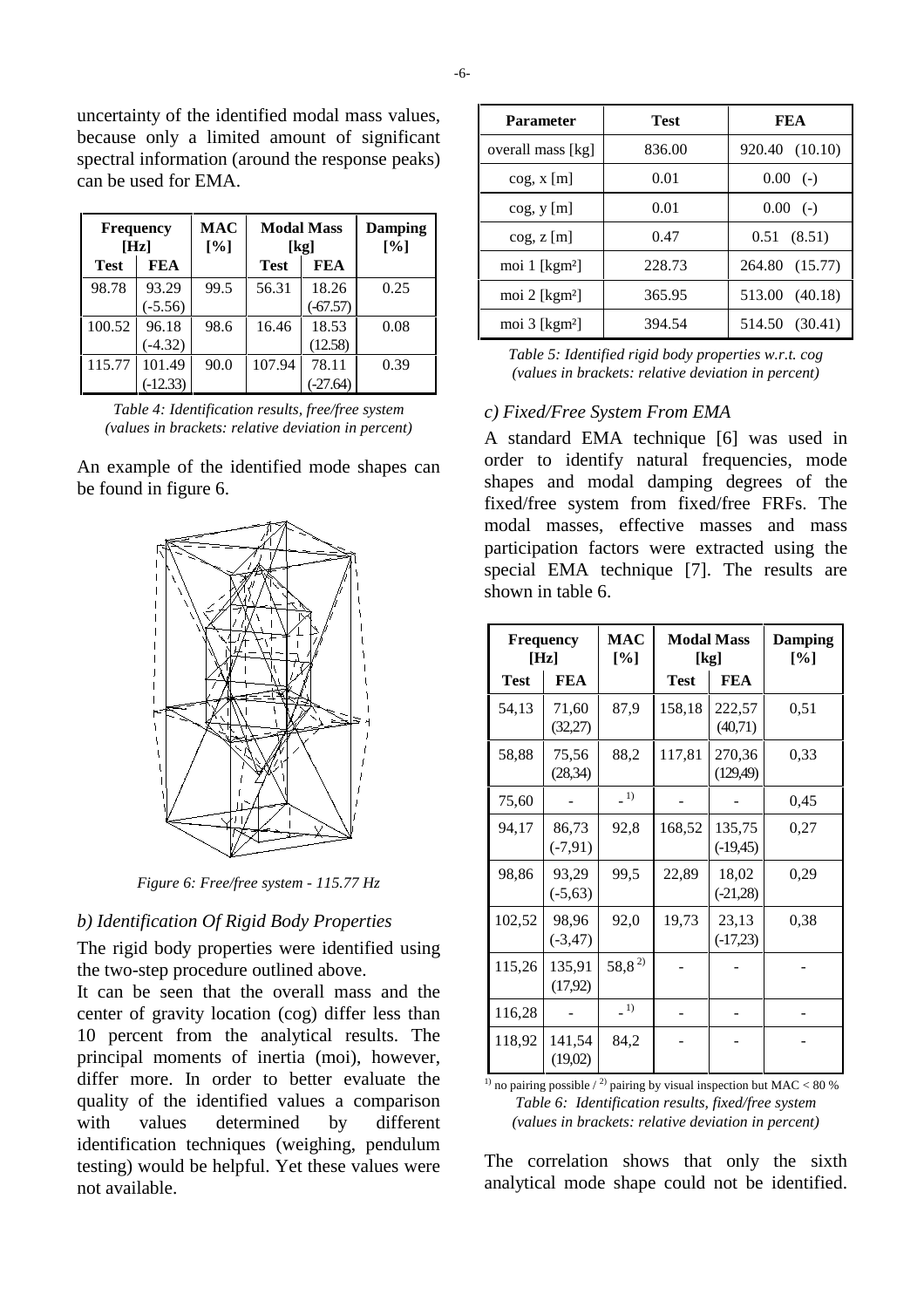This mode probably lies outside the frequency range covered by the test. Moreover two additional modes were identified that could not be found in the analysis.

For the third mode no modal mass, for the seventh, eight and ninth mode neither modal mass nor modal damping could be identified. The modal masses of the fourth, fifth and sixth mode correlate well with the analytical results. For the first two modes, however, the deviations are larger. The large deviations between identified and calculated natural frequencies and modal masses may be traced back to modeling uncertainties of the connections between the LPT and the FMD as well as between the FMD and the shaking table. Again the modal damping values indicate that the system is very lightly damped increasing the uncertainty of the identified modal mass values.

**# X-trans. [kg] Y-trans. [kg] Z-trans. [kg]**  $\text{Test}$  | FEA | Test | FEA | Test | FEA 1 318,62 390,01 (22,41)  $32,75$  0.00 0.38 0.00  $2 \begin{array}{|c|c|c|c|c|c|} \hline 30,70 & 0,00 & 337,89 & 349,01 \hline \end{array}$ (3,29)  $0.13 \quad 0.02$ 31) ------ 4 | 0,42 | 0,24 | 0,06 | 0,00 | 0,59 | 0,00  $5 \mid 0,00 \mid 0,00 \mid 0,07 \mid 0,00 \mid 0,78 \mid 0,01$ 6 | 0,02 | 0,00 | 3,36 | 13,63 | 0,00 | 0,01

Table 7 lists the results for the effective masses.

| #       | X-rot. [kg] |                  | Y-rot. [kg] |                   | Z-rot. [kg] |                    |
|---------|-------------|------------------|-------------|-------------------|-------------|--------------------|
|         | <b>Test</b> | FEA              | <b>Test</b> | <b>FEA</b>        | <b>Test</b> | FEA                |
| 1       | 49.77       | 0.00             | 480.20      | 639.45<br>(33,16) | 0.01        | 0.09               |
| 2       | 593.91      | 596.13<br>(0,37) | 45.45       | 0.00              | 0.00        | 0.01               |
| $3^{1}$ |             |                  |             |                   |             |                    |
| 4       | 0.07        | 0.00             | 0.00        | 1.29              | 89.08       | 83.65<br>$(-6,10)$ |
| 5       | 0.06        | 0.00             | 0.00        | 0.00              | 0.27        | 0.00               |
| 6       | 9.58        | 58.86            | 0.06        | 0.00              | 0.05        | 0.01               |

<sup>1)</sup> no pairing possible

*Table 7: Effective masses (values in brackets: relative deviation in percent)* The large values of the effective masses of the first, second and fourth mode correlate well with the analysis results. However, the values for the fifth and sixth mode correlate less. This may be explained by the fact that these modes are local modes of the crossbars with small effective mass values.

As an example for the identified mode shapes the first bending mode is shown in figure 7.



*Figure 7: Fixed/free system - 54.13 Hz*

## *d) Free/Free System From C/B Model*

The modal parameters of the free/free system were alternatively identified using an experimental C/B model of the free/free system. Proceeding this way yielded the same three modes as the EMA plus two computational modes which could be separated easily because of their appearance and natural frequency. The results are listed in table 8.

| [Hz]       | <b>Frequency</b>  | MAC<br>[%] | <b>Modal Mass</b><br>[kg] |                      | Damping [%] |                           |
|------------|-------------------|------------|---------------------------|----------------------|-------------|---------------------------|
| <b>EMA</b> | C/B               |            | EMA                       | C/B                  | <b>EMA</b>  | C/B                       |
| 98,78      | 98,88<br>(0,10)   | 99,0       | 56,31                     | 21,10<br>$(-62, 53)$ | 0,25        | 0,29<br>(16,00)           |
| 100,52     | 101,35<br>(0, 83) | 95,6       | 16,46                     | 17,67<br>(7, 35)     | 0,08        | 0,38<br>$\left( -\right)$ |
| 115,77     | 120,08<br>(3,72)  | 94,9       | 107.94                    | 170,39<br>(57, 86)   | 0,39        | 0,35<br>(-10,26)          |

*Table 8: Free/free system from C/B model (values in brackets: relative deviation in percent)*